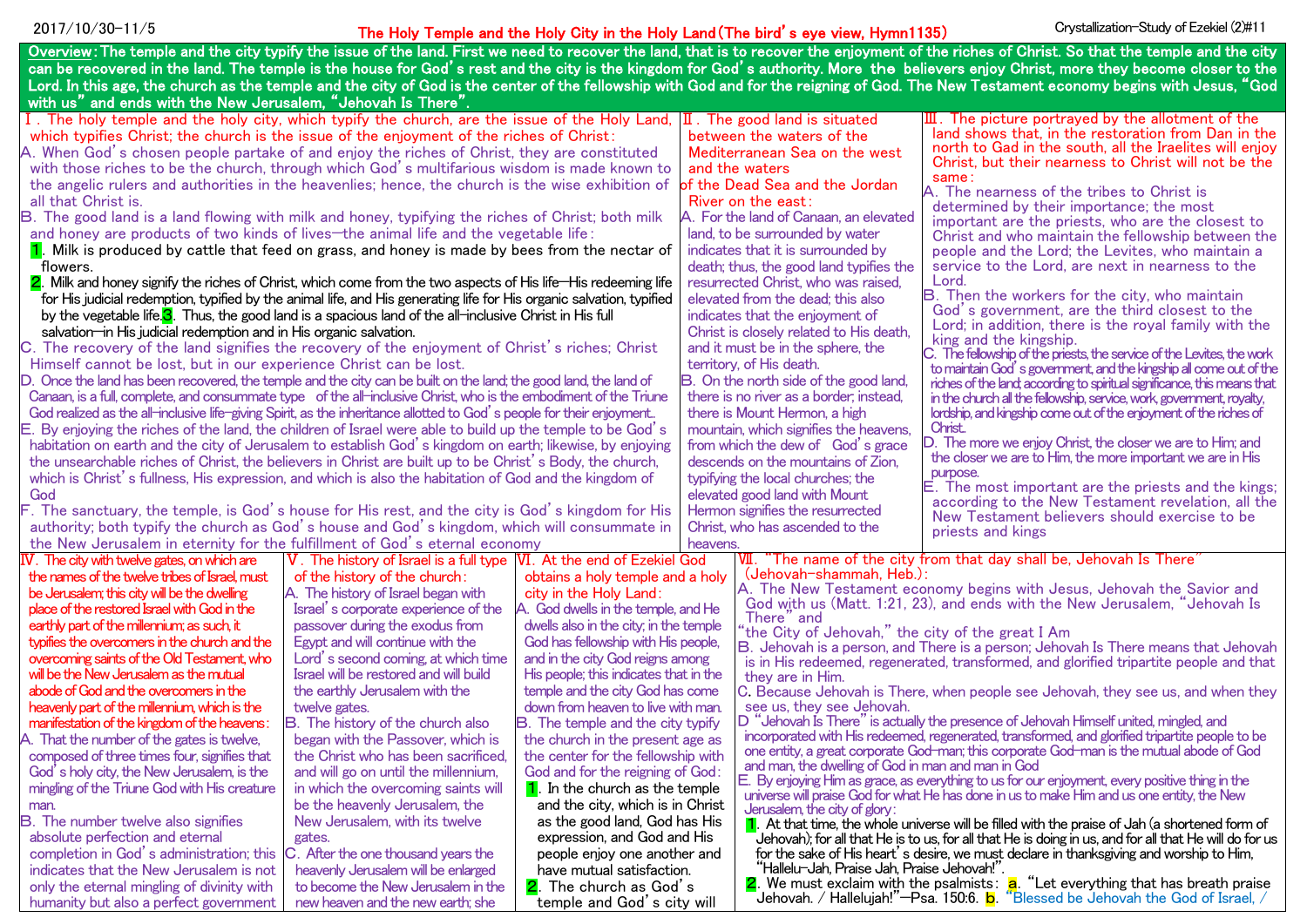| that comes out of this mingling; this city   will include all the redeemed ones<br>will exercise full authority for God's<br>from both Israel and the church to be<br>complete administration in eternity.<br>the expression of God and the mutual<br>dwelling place of God and His<br>redeemed in eternity future. | ultimately consummate in<br>the New Jerusalem for<br>eternity. | From eternity to eternity. / And let all the people say, Amen. / Hallelujah <sup>"-106:48</sup> . |
|---------------------------------------------------------------------------------------------------------------------------------------------------------------------------------------------------------------------------------------------------------------------------------------------------------------------|----------------------------------------------------------------|---------------------------------------------------------------------------------------------------|
|---------------------------------------------------------------------------------------------------------------------------------------------------------------------------------------------------------------------------------------------------------------------------------------------------------------------|----------------------------------------------------------------|---------------------------------------------------------------------------------------------------|

Day 1:Ezek.47:13 Thus says the Lord Jehovah, This is the boundary by which you shall divide up the land as an inheritance for the twelve tribes of Israel; Joseph shall have two portions.

Eph. 3:8 To me, less than the least of all saints, was this grace given to announce to the Gentiles the unsearchable riches of Christ as the gospel

Exo. 3:8 And I have come down to deliver them  $\cdots$  and to bring them up out of that land to a good and spacious land…

Eph. 2:21 In whom all the building, being fitted together, is growing into a holy temple in the Lord;22 In whom you also are being built together into a dwelling place of God in spirit.

Day 2:Ezek.47:15 This shall be the border of the land: on the north side, from the Great Sea …18 And on the east side you shall measure Gilead and the land of Israel, from between Hauran and Damascus and down the Jordan, from the north border to the eastern sea. This is the east side.

Num. 34:12 And the border shall go down to the Jordan, and it shall go out to the Salt Sea. This shall be your land according to its borders all around.

Day 3:Ezek.48:1 Now these are the names of the tribes: From the north end, along the way of Hethlon to the entrance of Hamath, and Hazar-enan on the border of the territory of Damascus with Hamath to the north (with their sides extending from east to west), Dan, one portion.

27 And alongside the border of Zebulun, from the east side to the west side, Gad, one portion.

1 Pet. 2:5 You yourselves also, as living stones, are being built up as a spiritual house into a holy priesthood to offer up spiritual sacrifices acceptable to God through Jesus Christ.

9 But you are a chosen race, a royal priesthood, a holy nation, a people acquired for a possession, so that you may tell out the virtues of Him who has called you out of darkness into His marvelous light;

Rev. 1:6 And made us a kingdom, priests to His God and Father, to Him be the glory and the might forever and ever. Amen.

5:10 And have made them a kingdom and priests to our God; and they will reign on the earth. Day 4:Ezek. 48:31 Now the gates of the city shall be according to the names of the tribes of Israel.

Rev. 21:12 It had a great and high wall and had twelve gates, and at the gates twelve angels, and names inscribed, which are the names of the twelve tribes of the sons of Israel:

Day 5:Ezek. 48:31 (Now the gates of the city shall be according to the names of the tribes of Israel) three gates to the north:

35 It shall be eighteen thousand reeds all around, and the name of the city from that day shall be, Jehovah Is There.

Rev. 21:22 And I saw no temple in it, for the Lord God the Almighty and the Lamb are its temple.

Day  $6:$  Ezek. 48:35 …and the name of the city from that day shall be, Jehovah Is There. Rev. 19:1 After these things I heard as it were a loud voice of a great multitude in heaven, saying, Hallelujah! The salvation and the glory and the power are of our God.

Isa. 60:14 And the sons of those who afflicted you Will come bowing down to you, And all those who despised you will bow down At the soles of your feet; And they will call you the City of Jehovah, The Zion of the Holy One of Israel.

Rev. 21:11 Having the glory of God. Her light was like a most precious stone, like a jasper stone, as clear as crystal.

Composition for prophecy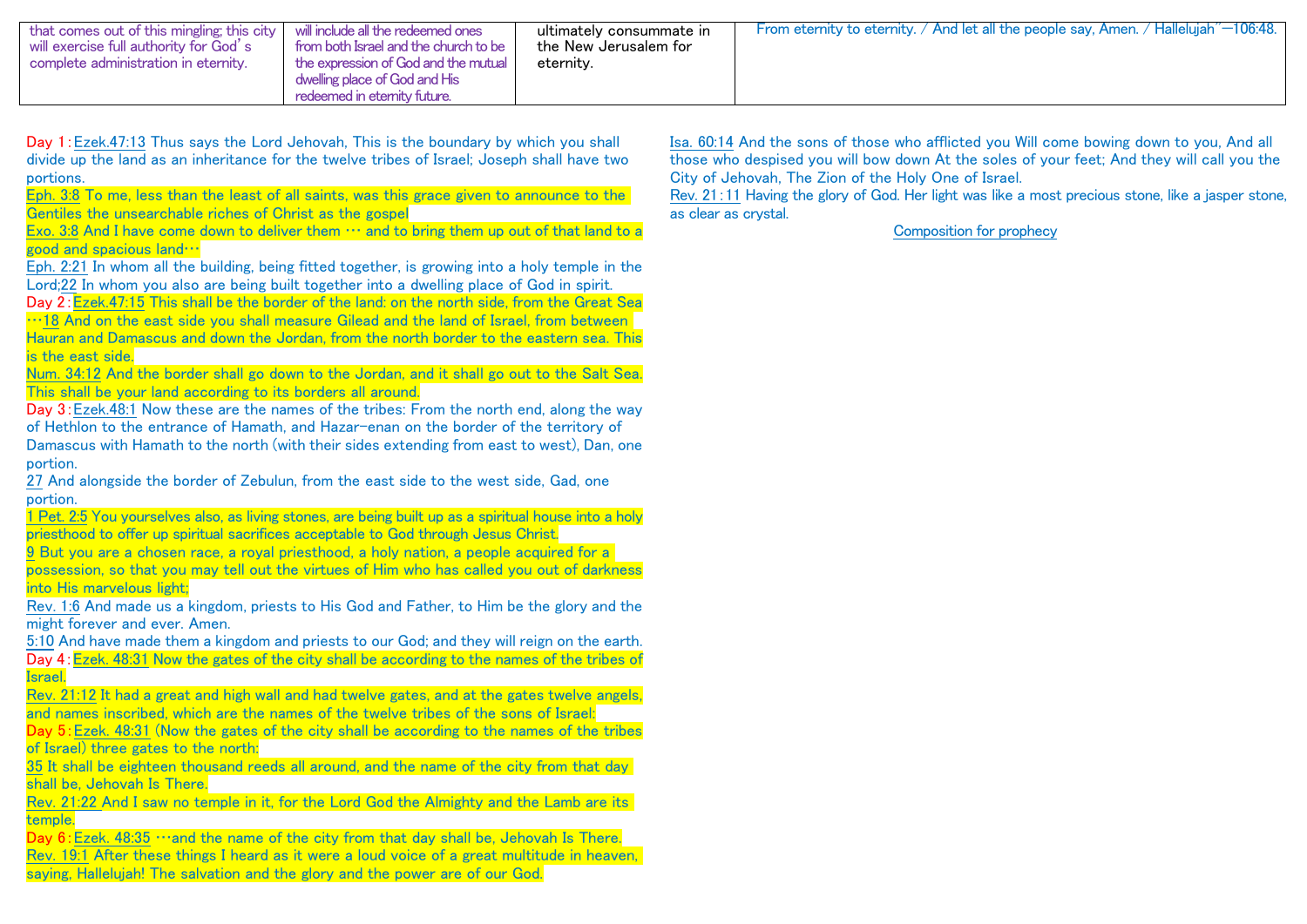Experience $\hat{I}$ : Enjoy Christ to build up church aggressively like Nehemiah It is crucial for us to realize that before we can have the recovery of the building, we need to have the recovery of the land. The recovery of the land signifies the recovery of the enjoyment of Christ. Christ Himself cannot be lost, but in our experience Christ can be lost. When we were saved, we received Christ. However, not long afterward we fell away and lost Christ in our experience. The recovery of the land is the recovery of the experiences of the riches of Christ. Once the land has been recovered, the house can be built on the land.

The good land, the land of Canaan, is a full, complete, and consummate type of the all-inclusive Christ, who is the embodiment of the Triune God realized as the all-inclusive life-giving Spirit, as the inheritance allotted to God's people for their enjoyment.... The riches of the good land in Deuteronomy 8:7-9 typify the unsearchable riches of Christ in different aspects as the bountiful supply to His believers in His Spirit.... By enjoying the riches of the land, the children of Israel were able to build up the temple to be God's habitation on earth and the city of Jerusalem to establish God's kingdom on earth. Likewise, by enjoying the unsearchable riches of Christ, the believers in Christ are built up to be Christ's Body, the church, which is Christ's fullness, His expression, and which is also the habitation of God and the kingdom of God.

#### For Young Working Saints

As a young working saint, the major thing in your church life, Christian life, and business life is to enjoy the riches of Christ. You should not assume that enjoying Christ's riches does only relate to church life and Christian life, but not to your own business life. The main thing in our business life is to enjoy Christ. A man is originally a vessel to contain God and to express God but not a tool. Enjoying Christ to be filled with Christ inwardly and to express Christ outwardly is your secret for everything.

Enjoying Christ will result in building of the temple and the city of God. This principle is the same in your business life. By enjoying Christ, build your business life under God's blessing. All of your life, whether it is your church life or business life, will be blessed when it is in the divine line of building by enjoying Christ.

Let us consider the example of Nehemiah. Nehemiah aggressively built the temple of God and the wall of the city. The Ammonites and their leaders felt terrible about Nehemiah seeking profit for the children of Israel. However, he was not timid but so pure and aggressive to mock, despise and rebuke those opposers. Those who receive support from God are the aggressive persons. Nehemiah did not live in his natural being, but lived in resurrection, so he could become useful to God. He was a pattern of how the leader should be among God's people. His aggressive character had the following features:

i) Nehemiah was a person who loved God and God's interests in his relationship with God.

- ii) As a person who loved God, Nehemiah, in fellowship with God, prayed to God, contacted God, stood on the word of God, and prayed according to the word of God.
- iii) Nehemiah relied on God and became one with God, and as a result, he became a representative of God.
- iv) In his relationship with his people, Nehemiah had completely no self, no seeking of self, nor seeking self-interest. He was always willing to sacrificed for the people what he had.

 Nehemiah's aggressive character and above features are his characteristics that came out of his enjoyment of the Lord in the fellowship with the Lord. After Nehemiah enjoyed the Lord, he aggressively engaged in rebuilding of the temple and the city. You should not separate your business life from your church life. Experience Christ practically in your business life and build church aggressively. Satan will attack you simultaneously, but you should not fear or be scared of it. You should rebuke the enemy like Nehemiah did. Then your business life will be blessed. Nehemiah5:19 Remember me, O my God, for good, according to all that I have done for this people.

### $E$ xperience $(2)$ : In the present age, the church is the center for the fellowship with God, and for the reigning of God

The book of Ezekiel concludes with the words, "The name of the city from that day shall be, Jehovah Is There" (48:35b). At the end of Ezekiel God obtains a holy temple (chs. 40-44) and a holy city in the Holy Land (chs. 47-48). God dwells in the temple, and He dwells also in the city. In the temple God has fellowship with His people, and in the city God reigns among His people [indicating] that in the temple and the city God has come down from heaven to live with man. The temple and the city typify the church in the present age as the center for the fellowship with God and for the reigning of God. In the church as the temple and the city, which is in Christ as the good land, God has His expression, and God and His people enjoy one another mutually and have mutual satisfaction. The church as God's temple and God's city will ultimately consummate in the New Jerusalem for eternity.

In the church as His building today, God has His temple, His dwelling place, and He also has His city for His administration. In this way, the church becomes the center for the fellowship with God and for the reigning of God. If we have the adequate enjoyment of Christ as the good land, there will be an issue—the temple and the city. When there is the temple and the city in the good land, God will have His expression, we will enjoy God and God will enjoy us, and we and God will have mutual satisfaction.

## For junior and senior high students

The New Testament begins with Jesus, "God with us." and end with "Jehovah Is There". In the present age, the church as God's houseis the center of fellowship with God, and as the city it is the center of reigning of God as the king. If you see and recognize this clearly, your attitude towards the church life will be revolutionized. While the church is being built, and when the Lord comes back, it will be the Millennial Kingdom in the New Jerusalem, and the New Jerusalem at the new heaven and new earth will be ultimately consummated, in the eternal future. In the present age, the White House of the United States, the office of Prime Minister of Japan, the Blue House of Korea, Zhongnanhai of China, and the Kremlin of Russia, all are not the center, but the church is the center. The church is the center for thefellowship with God, the center at which God reigns. How excellent the church is.

On the one hand, the church is likea family that is intimate, but on the other hand it is a magnificent House God. You must not sacrifice the church life for the club activities or association with friends. People of this world do not know Christ and the church, so they put those things first.But in order for you to have a blessed life, you should fellowship with God, receive God's guidance, and be blessed by God. If you know that the church is the center for the fellowship with God, you will never sacrifice the church life. Also, the world is Satan's kingdom, and everyone is suffering under Satan's control. The only way you can escape Satan's control is to stay in the church asthe kingdom of God. Which will you choose, a kingdomwith Satan as the king or a kingdom with God as the king? If you know that the church is the kingdom of God, and if you know the rest is the kingdom of Satan, you will surely treasure your church life.

Since you are young, you may not fully understand that the church isa magnificent House of God. But please pray for these kernels before the Lord. By doing this, the Lord will grantyou the Spirit of wisdom and revelation, and will help you to have the proper understandingof the church.

According to the news report, a woman who became a Member of Parliament graduated from the University of Tokyo and after entering into the Ministry of Health, Labor and Welfare; she studied public health at the Harvard University postgraduate school at government expense, but she was sued by her secretary with assault and verbal abuse. Her academic background and work experience were excellent, but she was unable to restrain her explosion of anger, as she lost this election, she was indicted for assault and verbal abuse.This shows that the person had absolutely no virtues such as humbleness, meekness, patience, love and the bond of peace. Also, the University of Tokyo and Harvard University did not ask for these virtues. In addition, self-control does not work under Satan's enslavement and anger is in a state of explosion. Also, a member of parliament who was the leader of the leading opposition party (he is intelligent and a gentleman) made the decision to move to the newly established Party of Hope on his own, for the purpose of winning this election. Due to that decision, the assembly members affiliated with the leading opposition party have experienced a historical defeat, and this leader has now received stringent criticism and rebuke from many people. The point here is the error in decision making. Everyone in junior and senior high not only will have the college entrance exams, but alsowillhave tomake many decisions hereafter. If you can fellowship with God when you needto decide, you will not fall into making the wrong decision. The church is the center for the fellowship with God. Amen!